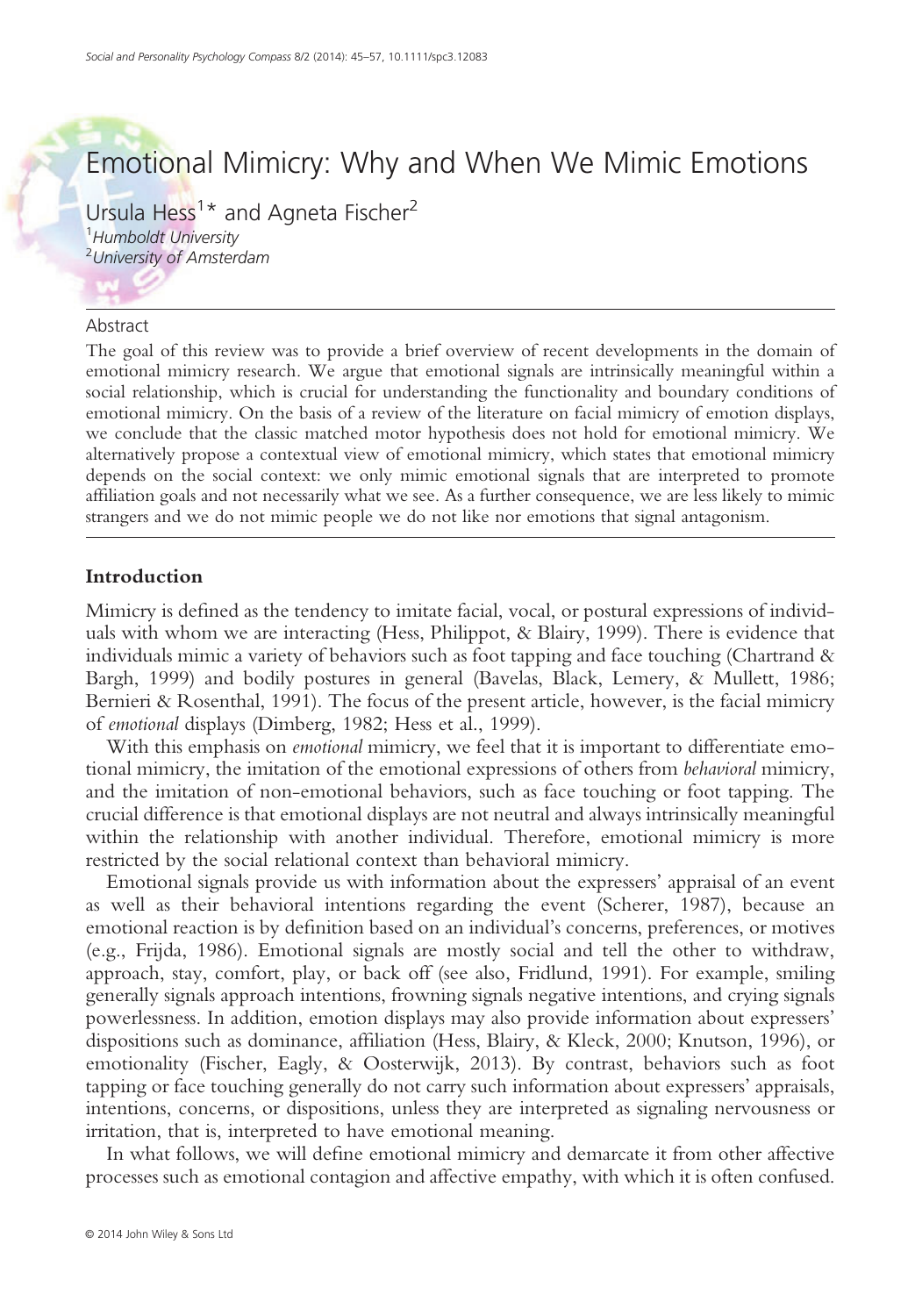We then discuss the classic view of mimicry, which is based on research on behavioral mimicry but commonly applied to emotional mimicry – the matched motor hypothesis. We will explain why this hypothesis does not adequately describe emotional mimicry and then describe in more detail the emotional mimicry in context view, which we propose as an alternative and elaborate on the functions of emotional mimicry from that theoretical perspective.

## Emotional Mimicry and Related Phenomena

A review of the literature on emotional mimicry shows that there are various related phenomena as well as overlapping definitions and operationalizations, which create confusion around this term. We define emotional mimicry based on the four criteria, which relate both to the outcome and underlying process. On the basis of these criteria, other related processes can be distinguished as well.

The first defining characteristic of *emotional mimicry* is that two people show matching nonverbal expressions of emotion (typically but not necessarily in the same nonverbal channel). Second, these expressions are time locked and occur shortly after each other, usually within a second (Dimberg & Thunberg, 1998). Third, the emotional display of the mimicker is dependent on the emotional display of the mimicked person. Fourth, the mimicked emotional display reflects a sharing of the original emotional display, rather than a reaction to the original display and thus depends on an affiliative link between the expresser and the observer.

Given these constraints, we can define occasions when two people show that this congruency cannot be conceived of as the result of mimicry. Thus, individuals may show the same emotions because the same emotion was elicited in both of them by the same event at the same time. For example, two people may both witness an assault on television and both may react with righteous anger. The two emotional reactions are similar responses to the same event, but their emotional reactions are not dependent on each other and they need not even be aware of each other. This congruency therefore is not the result of emotional mimicry but of *parallel emotion elicitation*. In addition, these expressions should not be time locked to each other but rather to the eliciting event.

Yet, even if two expressions are time locked to each other and thus the emotional display of the mimicker is dependent on the emotional display of the mimicked person, they do not need to be mimicked. We mimic fear if we show a fear expression after having seen a fear expression in another person, which is independent of the event that elicited that expression in the first place. By implication, these expressions are time locked and occur shortly after each other, usually within a second. It is also possible, however, that a facial expression is dependent upon and congruent with another's expression but still not the result of mimicry. For example, being confronted with a person who looks angry may elicit irritation and anger in the observer because of the implied insult. In that case, the observer's anger is not an imitation, but a reactive response, just as fear can be the response to someone's anger if the angry person is in a position to cause harm. We refer to such emotional reactions as a reactive emotion *to* the anger.

A last defining characteristic relates to the underlying process, namely, that mimicry can only occur as the result of an affiliative stance toward the expresser. For example, in the case of sadness, an observer may mimic the sad look of another person if she tells about the death of her pet, because she feels sad for this person. If the observer was a complete stranger, the chances of mimicry decrease, although the stranger may tell a story about her deceased pet in such a way that it moves the observer and thus creates an affilliative link. A related notion is that the observer shares the appraisal of the event. Sadness because of the death of a pet may evoke emotional mimicry in anyone who likes pets but is less likely in a person who hates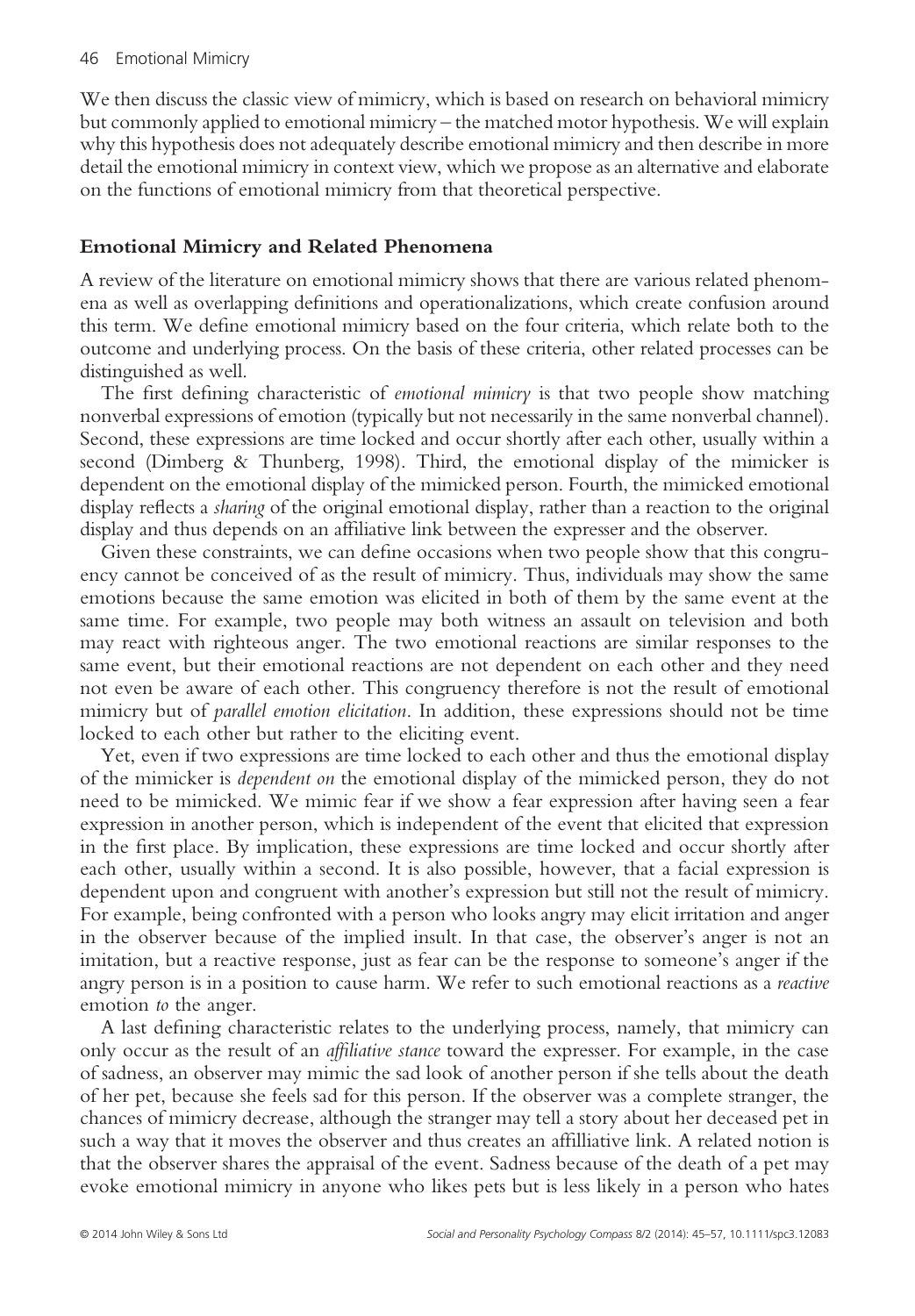animals. The mimicked sadness on the face of the observer would reflect that she understands the other's appraisals of the event and shares her perspective. Thus, the fourth characteristic is that mimicry implies a sharing of the emotional perspective of the other person rather than a reaction to this person.

As the above discussion shows, in order to determine whether congruent facial reactions occur in response to observing the emotions of someone else and not in response to some third factor, it is necessary to consider the expressions in context. Yet, research on emotional mimicry typically involves simply presenting an observer with still photos or videos of emotional facial expressions without any context information. However, on the basis of studies in which only expressions are presented, without any further context information, it is impossible to conclude whether, for example, the frowning in response to an angry face is mimicry or merely a negative reaction evoked by an unpleasant stimulus, or whether the smile in response to a smile is mimicry or merely a positive reaction to a pleasant stimulus.

In addition, there are other psychological processes that occur in response to the expressions of others, and that may result in congruent facial expressions, but which are in fact separate processes. The most obvious examples of such processes are emotional contagion and empathy.

Emotional contagion is frequently equated with mimicry, and some authors even refer to mimicry as 'motor contagion' (e.g., de Gelder, 2009; Spengler, Brass, Kühn, & Schütz-Bosbach, 2010). Hatfield and colleagues have broadly defined emotional contagion as 'The tendency to automatically mimic and synchronize expressions, vocalizations, postures, and movements with those of another person, and consequently, to converge emotionally' (Hatfield, Cacioppo, & Rapson, 1992, p. 153). Thus, Hatfield and colleagues include mimicry in their definition of emotional contagion and refer to mimicry as 'primitive emotional contagion'. However, we propose to demarcate contagion from mimicry. Specifically, we propose to use the term emotional contagion only to refer to the matching of a *subjective emotional experience* and the term mimicry to refer to the matching of nonverbal displays. Differentiating between the two phenomena does not mean that they are unrelated; however, their relationship is complex and a detailed discussion is beyond the scope of this review.

Affective empathy in turn has been defined as a process during which the perception of another's emotional state generates a matching state in the perceiver (see e.g., de Waal, 2008). More recent research on affective empathy, which draws on research on mirror neurons, also emphasizes mimicry as part of the empathic process (Decety, 2004; Goldman & Sripada, 2005). Yet, empathy on the one hand and mimicry on the other hand should be distinguished, because empathy does not necessarily require congruent emotional states or emotional displays, which is a defining characteristic of mimicry and contagion, respectively. In fact, Lamm, Porges, Cacioppo and Decety (2008) found that only when people imagine themselves in a painful situation (rather than trying to imagine how the other feels) do they show motor mimicry – and also a reduction in empathic concern. In fact, it can be argued that in many situations, it would be counterproductive for an empathic person who wants to help someone in distress to feel or show the same debilitating distress as the person who is to be helped. Thus, whereas mimicry and contagion require empathy (or at least a basic willingness to engage empathically with the other), empathy is more broadly defined and does not necessarily require mimicry or contagion.

## The 'Classic' View on Mimicry: The Matched Motor Hypothesis

Following the standard view on behavioral mimicry, emotional mimicry can be seen as an automatic, matched motor response, based on a perception-behavior link. We will refer to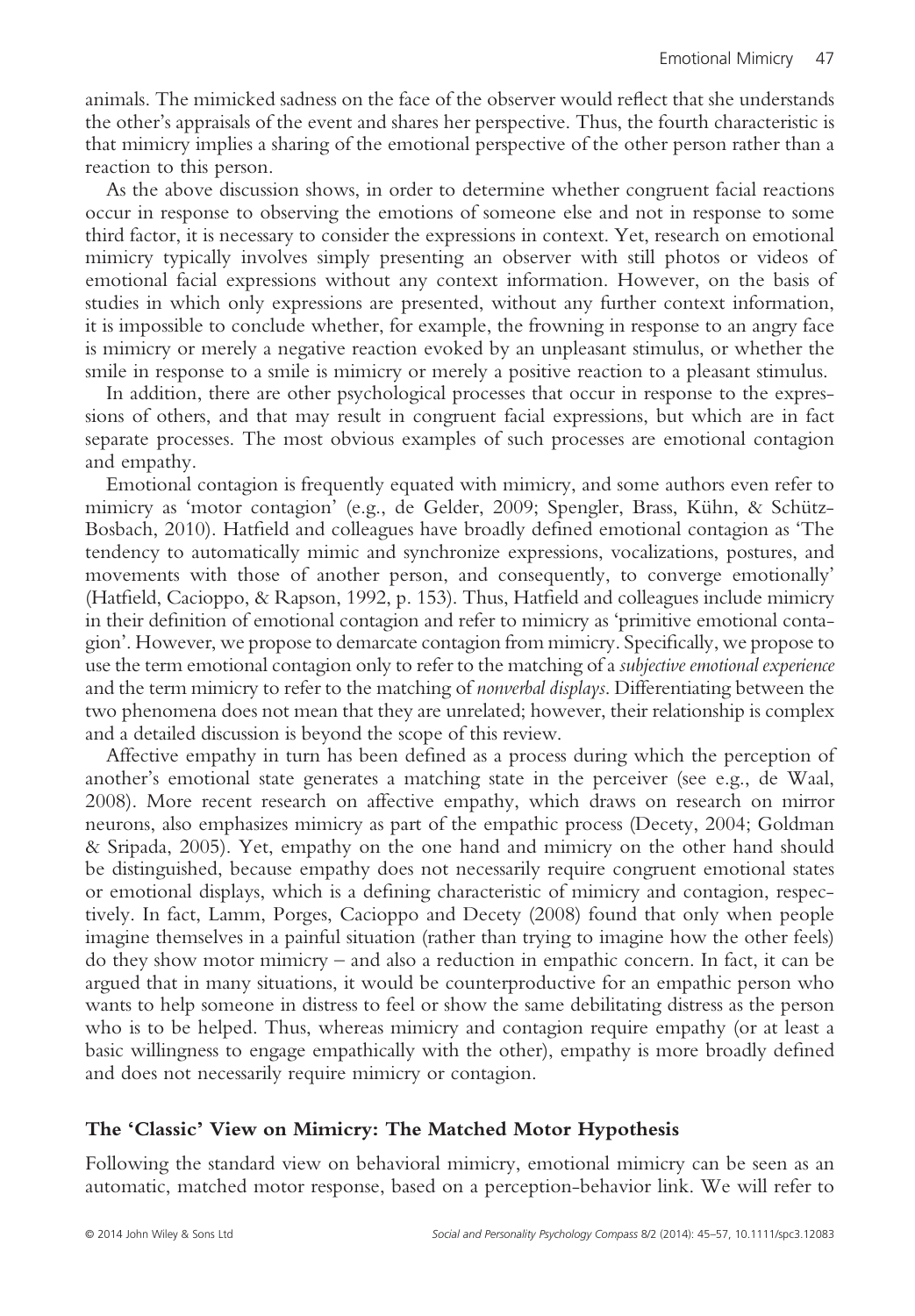this idea as the matched motor hypothesis, which assumes that merely perceiving a specific non-verbal display automatically entrains the same expression in the perceiver.

Various mechanisms have been proposed to underlie this link between perception and behavior, such as shared schemas (Chartrand & Bargh, 1999; Preston & de Waal, 2003), shared representations (Barresi & Moore, 1996), or spreading activation (Prinz, 1997). The underlying mechanism responsible for the spreading activation effect is that perceptual activity spreads to behavioral representations, which in turn increases the probability of imitating that same behavior, without conscious awareness, control, or intent. In other words, overlapping brain areas are activated during both motor action and the observation of this motor action. This idea is consistent with the recent research showing that specific pre-motor neurons, called mirror neurons, fire not only when an action is performed but also when the same action is observed (Decety & Jackson, 2006; Gallese & Goldman, 1998; Goldman & Sripada, 2005; Rizzolatti & Craighero, 2004; Wicker et al., 2003).

Scholars on behavioral mimicry generally have considered emotional mimicry as one of the possible manifestations of behavioral mimicry (e.g., Lakin, Jefferis, Cheng, & Chartrand, 2003), thus implying that the perception of a specific emotion display leads to the imitation of that display, the only difference being is that in emotional mimicry, the imitated behavior represents an emotional signal. Following the matched motor hypothesis, the movements in the face are thus spontaneously copied, independently of the intentions of the observer or expresser. However, the theory was developed and tested for behavioral mimicry (Chartrand & Bargh, 1999), and there are several reasons to expect that it does not generalize to emotional mimicry.

# Problems with Applying the Matched Motor Hypothesis to Emotional Mimicry

There are four problems with the matched motor hypothesis, when applied to emotional mimicry, which we will discuss below. First, there is little evidence that specific facial movements are mimicked nor that all discrete emotions are mimicked to the same extent. Also, there is evidence for facial mimicry in the absence of visible facial expressions. Finally, there is evidence that emotions are mimicked only when they signal specific intentions or goals.

## Mimicry of specific facial movements

The classic view implies that the specific patterns of facial movements associated with specific emotions should be imitated. However, most of the research on emotional mimicry focuses on happiness and anger, as well as occasional sadness with increased  $Zygomaticus$  Major activity to happiness and increased *Corrugator Supercillii* activity for anger and sadness (see Hess & Fischer, 2013, for a review). However, these muscles are also found to index positive versus negative mood (Larsen, Norris, & Cacioppo, 2003) and represent therefore not an index of discrete emotions. In those relatively few studies that did assess other emotions, only very limited evidence for emotion-specific mimicry was found. Thus, for example, 'fear mimicry' has sometimes been indexed by the activity of the corrugator supercilii muscle (e.g., Magnée, Stekelenburg, Kemner, & de Gelder, 2007; Maurice, Magnée, De Gelder, Van Engeland, & Kemner, 2007), which, however, draws the eyebrows down and together in a frown and not up, as is typical for a fear expression. Only in one paper when fear was associated with the activity of the frontalis muscle, which draws the eyebrows up (Lundqvist, 1995); in another paper, frontalis activity was observed only when fear was also induced (Moody, McIntosh, Mann, & Weisser, 2007).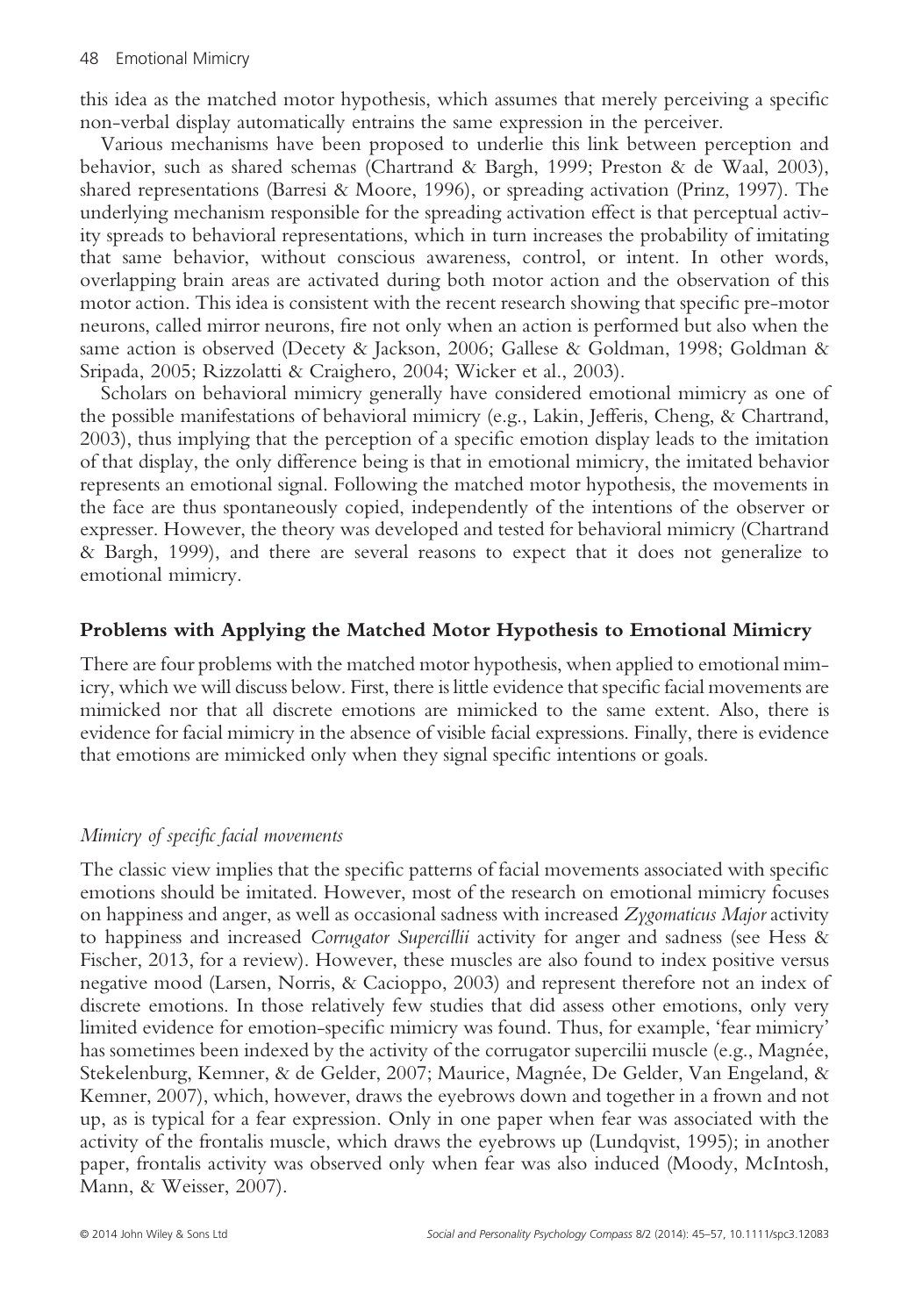Consequently, the evidence for mimicry, as operationalized by congruent emotional displays, is restricted and largely on the basis of smiling to positive emotions and frowning to negative emotions. This suggests that evidence for emotion-specific mimicry is weak, and that mimicked expressions are not indicative of discrete emotions but only congruent with the general valence of the observed emotion.

#### Facial mimicry to different emotion expressions

The classic view further assumes that mimicry will occur to the same degree in reaction to all facial displays, yet there are reasons to doubt this as well. Specifically, some emotion expressions signal affiliation, whereas others do not. For example, when people do not have any other information, they spontaneously mimic a smile more than a frown. This effect is nicely illustrated in a paper by Hinsz and Tomhave (1991) who observed people in shopping centers, stores, or the library, and counted reactions to smiles and frowns. They found that 53% of smiles but only 7% of the frowns evoked a matching expression. Smiles and to a lesser extent fearful or sad expressions (Jakobs, Manstead & Fischer, 2001) are generally perceived as more relationship enhancing than frowns or disgusted faces (Hess et al., 2000; Knutson, 1996).

The fact that smiles are generally mimicked is also evidenced by research showing that people mimic smiling in-group members as well as smiling out-group members (Bourgeois & Hess, 2008; Van der Schalk et al., 2011). This suggests not only that smiles signal affiliative intentions (Hess et al., 2000; Knutson, 1996) but also that they have a very low social cost. Whereas mimicking sadness, for example, signals understanding of the other person's suffering and hence may result in requests for aid and succor, smiles signal that all is well and that no immediate action is required.

Thus, whereas people would probably not smile in reaction to the smile of an enemy (Herrera, Bourgois, & Hess, 1998), they may mimic the smile of a stranger, as suggested by the findings by Hinsz and Tomhave (1991), at least as long as it is effortless and costless, and affiliation can be expected. Obviously, it should be noted that not all smiles are alike. Apart from happiness, smiles may signal pride, love, pity, arrogance, contempt, shame, embarrassment, or uncertainty (Niedenthal, Mermillod, Maringer, & Hess, 2010). Whether people mimic smile may therefore depend on how they are interpreted and specifically whether they are considered an affiliative signal or not.

In contrast to smiles, facial movements that signal potential animosity are more likely understood as a warning signal. An angry face thus signals a lack of affiliative intent, and the imitation of an angry face in a social context is unlikely to facilitate affiliation. Thus, the imitation of anger, disgust and probably also contempt, or Schadenfreude is inherently incongruent with the notion that mimicry requires and promotes affiliation. A paper by Bourgeois and Hess (2008, Study 1) corroborates this notion. Only when anger was clearly directed at a common foe, it was mimicked. In fact, in Bourgeois and Hess (2008, Study 2), anger directed at the observer was not mimicked. In the same vein, a paper by Fischer, Becker, and Veenstra (2012) showed that in an interactive setting where disgust was evoked by smelling a foul odor, disgust was not mimicked by either friends or strangers, whereas the smiles accompanying the disgust experiences were mimicked, yet only by friends.

These findings clearly suggest that some emotion displays are less likely to be mimicked than others, presumably because they signal antagonism and oppose an affiliation tendency. Thus, anger, disgust, and probably contempt displays are not likely to be mimicked, especially not when they are directed at the observer. Thus, although it has been concluded in the previous research that we mimic anger in particular (Dimberg, 1982), this conclusion was based on a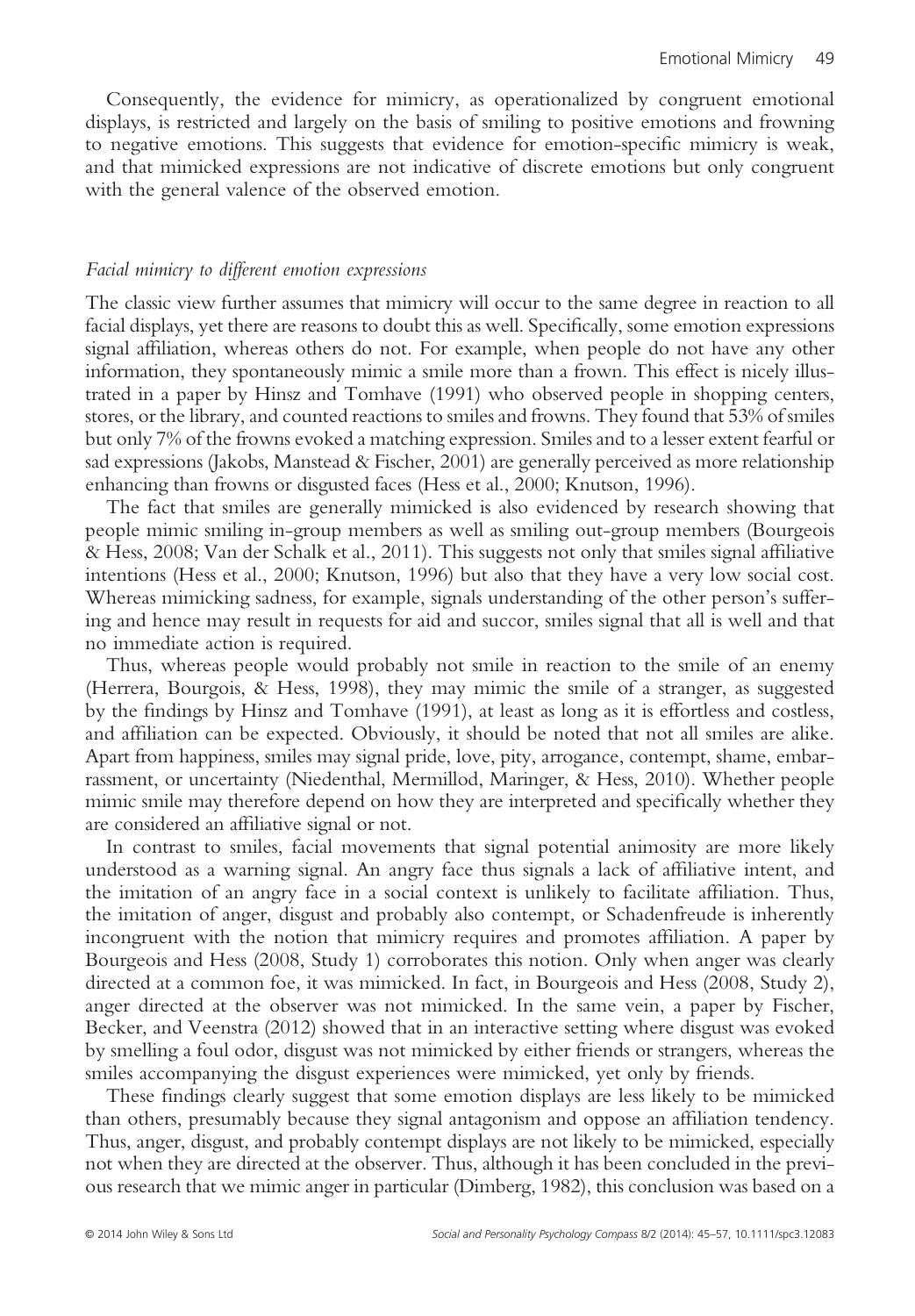research in which no social context was provided. As such, it is not possible to assess whether the corrugator supercilii activation on which this conclusion is based is indicative of mood congruent mimicry or reflects reactive emotions, namely, the appraising of an angry face as unpleasant. However, on the basis of the considerations above, we would speculate that the latter was in fact the case.

#### Facial mimicry in the absence of observable emotion expressions

The matched motor hypothesis requires that the imitated behavior is directly perceived. Specifically, Chartrand, Maddux, and Lakin (2005) note as a specific difference between other automatic behaviors and mimicry that mimicry does not require the encoding of abstract traits followed by a translation into concrete behavioral manifestations but rather is 'no more than copying another's observables and requires only the ability to perceive the behavior in another person and the ability to form the behavior oneself' (p. 335).

However, there is evidence, notably from cross-modal mimicry, where facial expressions are shown in response to vocal stimuli (Hawk, Fischer, & Van Kleef, 2012; Verona, Patrick, Curtin, Bradley, & Lang, 2004) suggesting that a direct perception of an emotion expression is not required for emotional mimicry. However, emotional sounds can elicit emotional states as well, and thus the congruent facial expressions found in these studies may also have been elicited by emotion induction, rather than by mimicry. Still, Hess, Houde and Fischer (forthcoming) report a study where participants who saw only neutral facial expressions but which were accompanied by emotion labels show mimicry of sadness and happiness. The participants did not report experiencing a congruent emotional state nor did the faces they saw show any discernable expression. Thus, the facial reactions of the observers are not a function of an emotional state induced by the labels nor are they an automatic reaction to a perceived facial expression. Moreover, this evidence suggests that observers mimic interpretations of facial expressions and not the actual movements in the face. This idea is further corroborated by the findings that observers also mimic parts of the face (e.g., mouth) that are obscured in the presented stimulus (Blaison, Hareli, Strauss, & Hess, 2012; Hess, Herrera, Bourgeois, & Blairy, 1997).

One might argue that such 'matched' expressions do not represent mimicry, as there are no facial displays to be mimicked. Although we acknowledge that this represents the far end of our first defining criterion for emotional mimicry, we still may consider this a form of emotional mimicry because these observers show congruent emotional expressions in reaction to what they think they know about the other person's emotion. These data suggest that emotional mimicry is not the result of exact copying of what one sees but rather of the inferred meaning and thus the interpretation of an emotional signal. In the above examples, participants used non-facial stimuli (voice or text) to infer the likely emotional state of the target and reacted to this information with congruent facial expressions. This view is irreconcilable with a matched motor perspective.

## The goals and intentions of the expresser

Finally, as mentioned above, the degree to which the observer has an initial affiliative stance toward the expresser crucially determines whether mimicry will be shown. One factor that determines affiliative stance is contextual goals, for example, whether the relationship with the other is cooperative or competitive (Lanzetta & Englis, 1989; Weyers, Mühlberger, Kund, Hess, & Pauli, 2009) or whether one identifies with the expresser as a member of a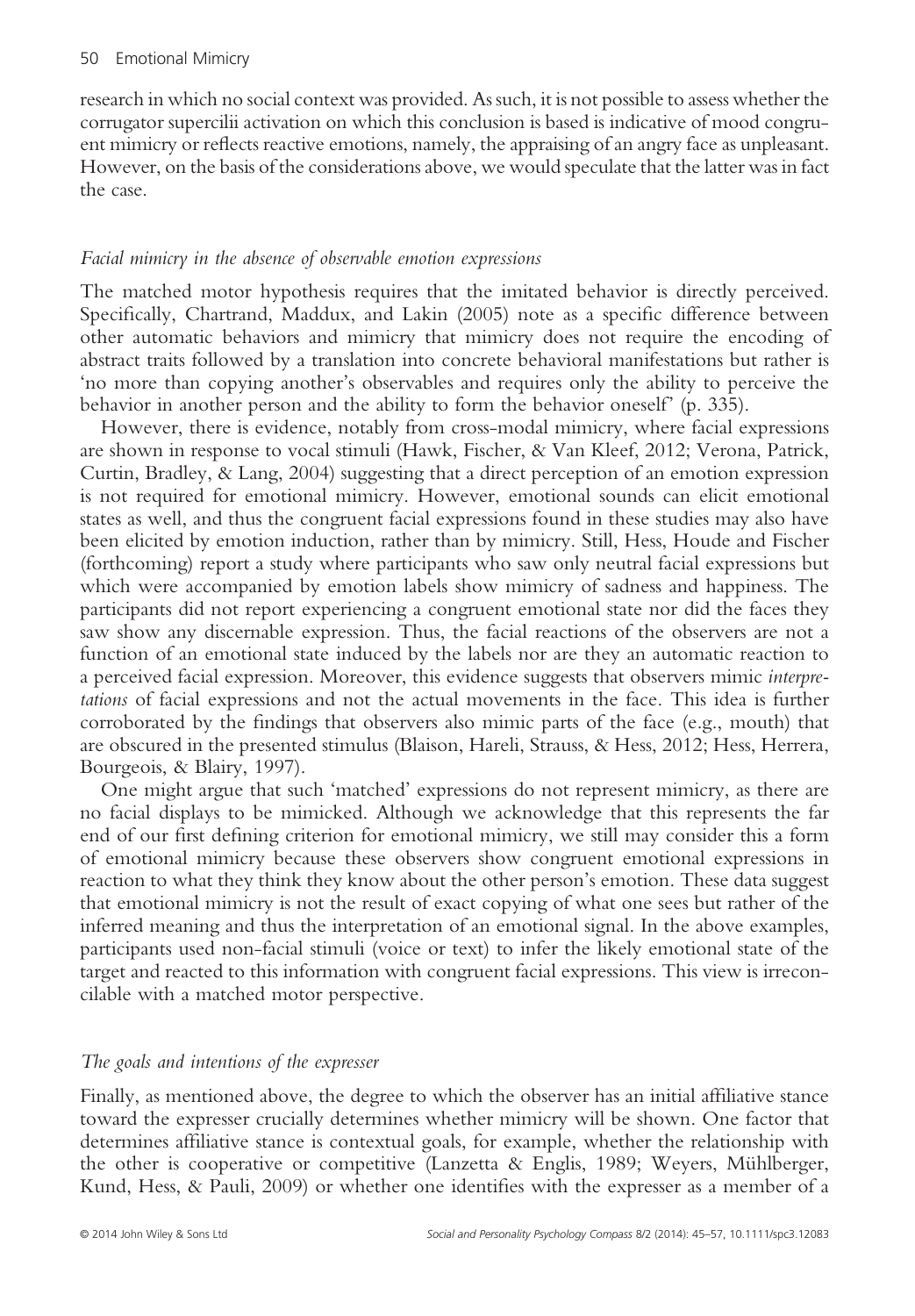specific group (Bourgeois & Hess, 2008). Thus, when we are watching a funny movie with friends, we laugh more than if we see the same movie with strangers (Hess, Kappas, & Banse, 1995; Jakobs, Fischer, & Manstead, 1997). Also, when anger is perceived as directed at a common adversary, mimicry may again signal common understanding and affiliation (Bourgeois  $\&$ Hess, 2008; Study 1). By contrast, in a competitive or hostile interaction, facial reactions are likely to be a reaction to rather than with the emotion displayed by the other person. These relationships inhibit mimicry (Lanzetta & Englis, 1989; Weyers et al., 2009) or may even elicit facial displays that are incongruent with the observed expression, such as smiling when seeing the pain or fear display of a competitor or a disliked out-group member (Lanzetta & Englis, 1989, Herrera et al., 1998). Although the matched motor hypothesis does acknowledge the role of affiliation in strengthening or weakening the mimicry response (e.g., Lakin et al., 2003), affiliation is not a crucial prerequisite in this view.

In general, a negative attitude toward the target tends to inhibit emotional mimicry and increases the interpretation of the emotional signal as hostile (e.g., Hutchings & Haddock, 2008). We find it interesting that Likowski, Mühlberger, Seibt, Pauli, and Weyers (2008) demonstrated that this is the case even when attitudes are newly formed by narratives about a specific character.

In line with affiliation at the individual level, affiliation at the group level may also foster mimicry. Thus, we expect that individuals are more likely to mimic the emotional reactions of in-group members than those of out-group members (Bourgeois & Hess, 2008; Van der Schalk et al., 2011). The idea that mimicry is meaningful and only occurs when it increases affiliation, is also supported by the fact that Van der Schalk and colleagues (2011) found divergent facial reactions as well, especially contempt in reaction to out-group fear. This is a clear example of a reactive emotional display that may be elicited when no affiliation is present.

Finally, mimicry may also be inhibited when the task does not require full processing of the emotional information. For example, mimicry was not spontaneously evoked when participants were specifically asked to make a non-emotional judgment of an emotional expression (Cannon, Hayes, & Tipper, 2009; Hess, Philippot, & Blairy, 1998; Stel, van Dijk, & Olivier, 2009). Thus, when observers have other goals than attending to the person's emotions, mimicry may be absent or at least reduced.

In conclusion, the above review of the extant literature does not provide conclusive evidence that specific facial movements are mimicked. If anything, the findings suggest a valence-based account in which observing negative emotions leads to increased corrugator activity and observing positive emotions leads to increased zygomaticus major activity. On the other hand, there is ample evidence that mimicry is goal-dependent and sensitive to emotional and social context cues, such as the type of the emotional signal, identity of the target, emotional state or disposition of the observer, and relationship between observer and target.

## A Contextual View on Emotional Mimicry

On the basis of these considerations, we propose a contextual view on emotional mimicry as an alternative for the matched motor hypothesis. First of all, we suggest that emotional mimicry is a process based not merely on the perception of the objective features of a facial display but also on the meaning of that display. To clarify this further, it is useful to consider Heyes' (2011) definition of automatic imitation as 'a tendency to copy observed actions when they are not relevant to the task at hand and when copying can interfere with performance' This is what we do *not* mean. Emotional mimicry is not a process based on the blind copying of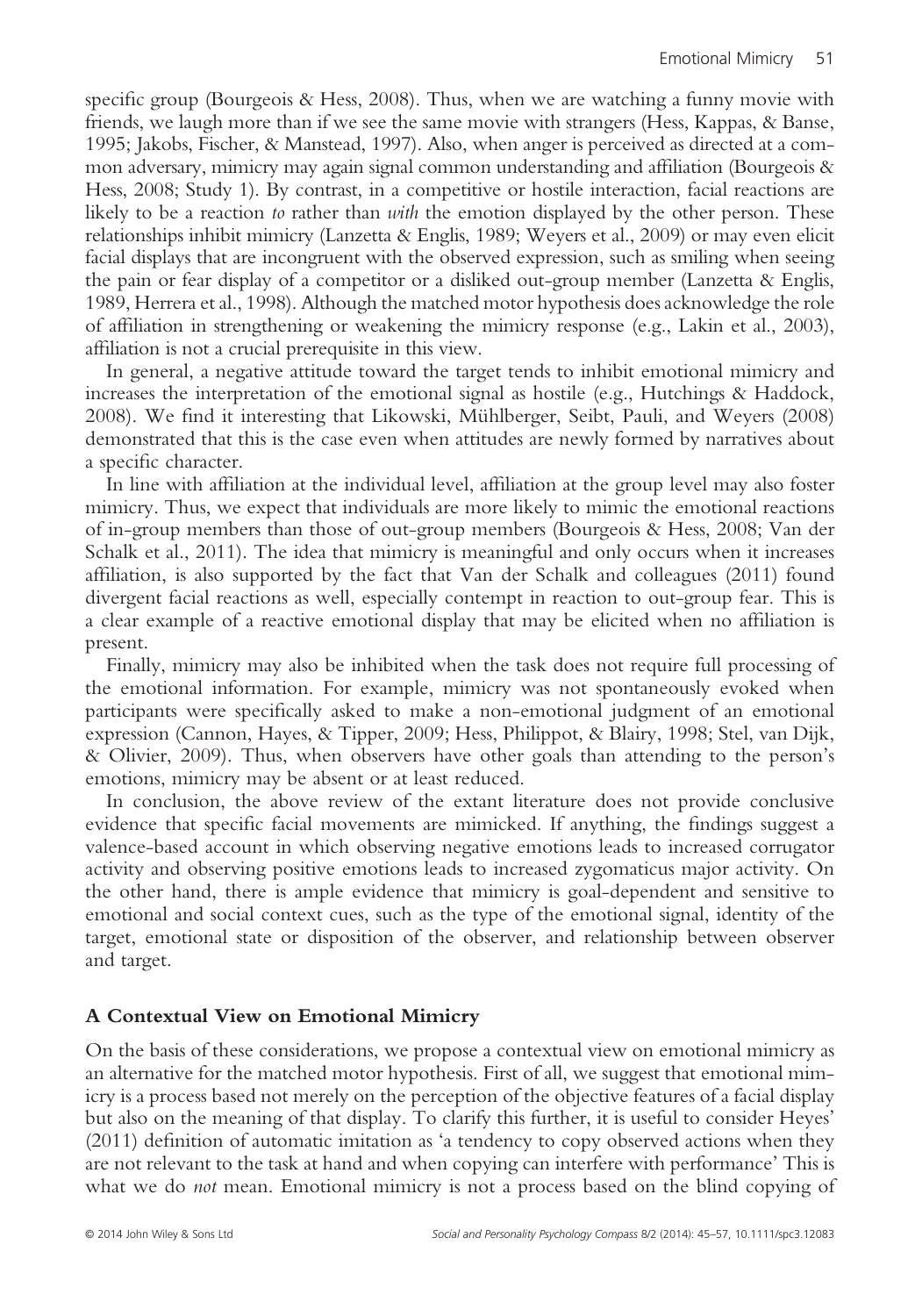observed facial actions but on inferences about the emotional intentions of others. These intentions are interpreted in the light of a relationship, such that frowns of friends, competitors, or teachers can be interpreted as conveying different emotions. Rather than merely seeing a movement of the eyebrow, people see a signal of distress and rather than seeing a movement of the lips, people see a smile and they mimic the implied distress or happiness rather than the contraction of specific muscles. In other words, emotional mimicry involves the interpretation of signals, conveying emotional intentions in a specific context.

Yet, the meaning of a display not only depends on the nature of the display but also on the context, especially the relationship between the expresser and the observer. The results of the studies reviewed above suggest that emotional mimicry mainly occurs when there is an affiliative link. Emotional mimicry thus does not occur, or only in a limited way, if the relationship is negative or when one appraises the emotional signal as having a negative consequence for oneself. In turn, mimicry increases perceived similarity, liking, smoothness of the interaction, and prosocial behavior (cf. Hess et al., 1999; Lakin & Chartrand, 2003). This seems to be especially the case when the relationship is already positive or at least neutral.

That said, for human beings as a social species, affiliative intent can be assumed to be the default stance for situations in which the other is a potential in-group member, and no information suggesting otherwise is provided by the context (see also, Stel et al., 2010). This is indeed the case for most of the traditional, a-contextual mimicry research. In other words, it is not necessary that an *explicit* affiliative context be provided in order for mimicry to occur. It may suffice that the emotional signal in a specific context does not reflect a negative or competitive or otherwise non-affiliative intention by the expresser. Figure 1 depicts our model of emotional mimicry. In this model, the requirement of some affiliative link distinguishes emotional mimicry (indicated by the upper route in Figure 1) from reactive emotions (indicated by the lower route in Figure 1).

This means that social interaction goals or inferred intentions should be minimally neutral and preferably affiliative, as a condition for emotional mimicry to occur. In social contexts that are adversarial in any form, mimicry would be a dysfunctional reaction (see the lower route in Figure 1). People do not mimic the pride of their competitor who won the contest, nor the fear of spiders of their enemy. On the contrary, such situations evoke reactive emotions, such as envy, Schadenfreude, contempt, or irritation. In line with the argument by Cesario et al. (2006) that interactive situations automatically activate relevant interaction goals that prepare individuals to complete these goals in an effective manner, we argue that affiliative, emotional contexts automatically activate goals to share each others' perspective, which increases the chance to emotionally mimic the other. In turn, mimicry increases perceived similarity, liking, smoothness of the interaction, and prosocial behavior (cf. Hess et al., 1999; Lakin & Chartrand, 2003). This seems to be especially the case when the relationship is already positive or at least neutral.



Figure 1. The Emotional Mimicry in Context Model.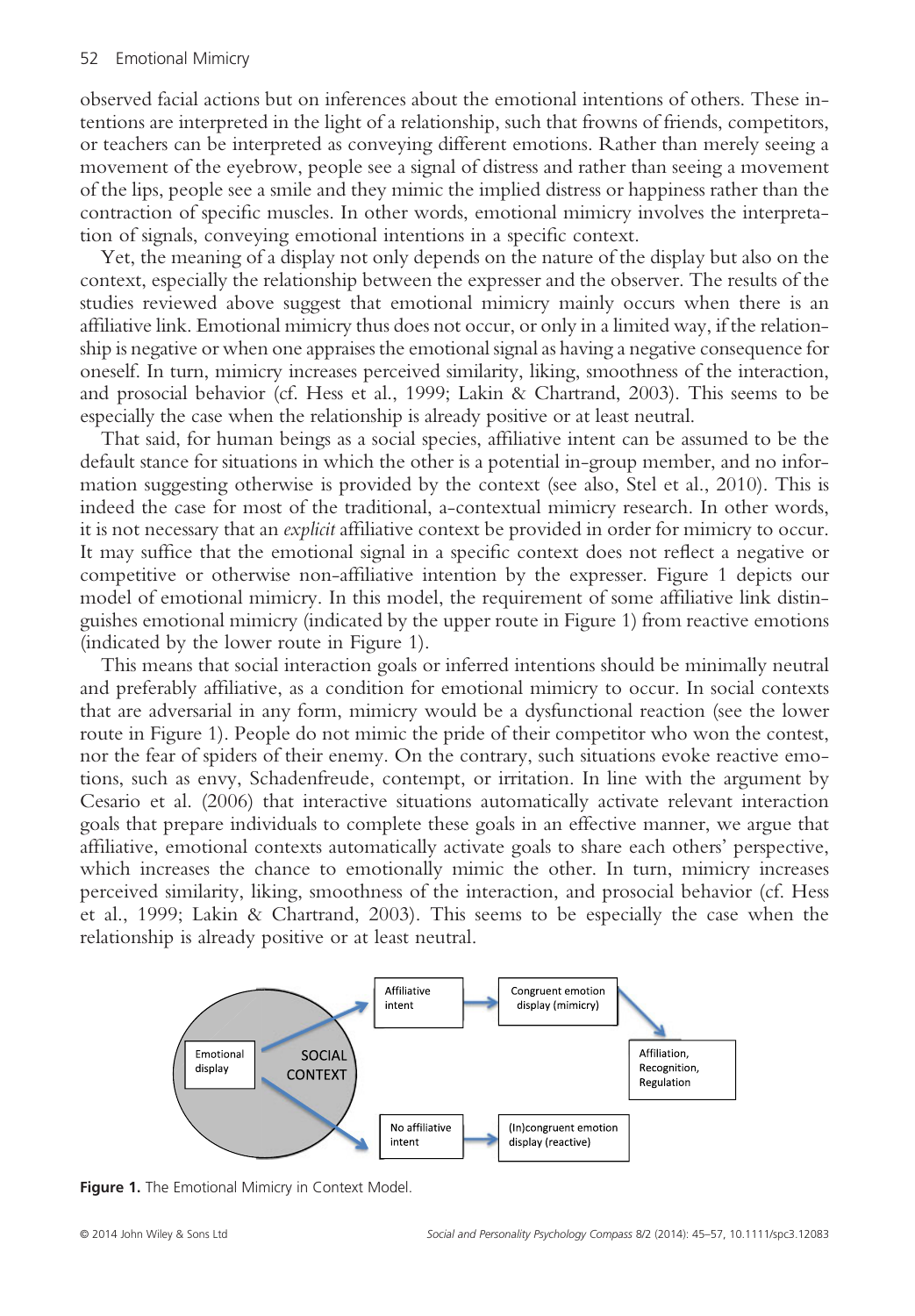There is also some evidence suggesting that it is necessary for an observer to be interested in the emotional state of the other in order for mimicry to occur. Observers may be interested because they like the person or because the person belongs to the same group and they are therefore motivated to understand him or her (Thibault, Bourgeois, & Hess, 2006). This line of reasoning implies that the focus of the observer must be on the emotion of the expresser. This stipulation then explains the reduction in mimicry when participants watch emotion expressions but are asked to do non-emotional tasks at the same time (Cannon et al., 2009).

At the heart of the emotional mimicry in context view is the idea that mimicry is not merely on the basis of the perception of the objective features of a facial display but also on the meaning of that display. Research that shows that mimicry is modulated by such factors as liking of or competition with the other suggests the presence of top-down processes that impact on mimicry. Emotional mimicry is, however, an automatic process in that it is ballistic (i.e., cannot be interrupted once engaged) and typically outside of awareness (Dimberg, Thunberg, & Grunedal, 2002). Thus, Dimberg and colleagues found that instructions to move corrugator supercilii when observing a happy expression did not result in any inhibition of the zygomaticus major. Also, the very short onset latency of 300–500 ms makes at least consciously initiated top-down processes problematic. However, that a process has core features of automaticity does not preclude top-down processing (see also, Bargh, 1994, for a discussion of the aspects of automaticity). In fact, the requirement of an affiliative stance for the occurrence of mimicry can be instantiated as a goal-dependent automatic process such as other social processes (see Cesario et al., 2006), in that it is only evoked in the presence of an affilliative goal. Cesario et al. argue that automatic social behaviors can be the result of a motivationally based behavioral preparation. Specifically, in the case of mimicry, the automatic process would be dependent on the automatic activation of a social motive  $-$  in this case affiliation  $-$  in situations that are congruent with that goal. When an affiliative stance is not activated, no mimicry occurs.

We have shown that a contextual view of mimicry is better supported than the matched motor view. A contextual view is also more in line with other simulation accounts (Barsalou, 1999; Niedenthal, 2007), because it implies that people seek emotional meaning and understanding through emotional simulation. Facial mimicry should therefore be seen as a form of emotional simulation that may occur in reaction to any non-verbal signal that is interpreted as an emotion and is seen as relevant for the observer. In the last section, we will summarize what we see as the function of mimicry from a contextual view.

## Functions of Emotional Mimicry

Emotional mimicry has been proposed to have two functions. The first is the affiliative function (Hatfield, Cacioppo, & Rapson, 1992), which we have discussed above. This function is similar to the function of behavioral mimicry and is based on the idea that people who synchronize their emotional displays will like each other more. This also implies that emotional mimicry can affect the quality of the relationship by providing subtle signs of mutual empathy. This can therefore also be a way to regulate each others' emotions and to show support, pleasure, or empathy. For example, the display of strong anger, sadness, or fear may not be mimicked by the observer, in order to show the expresser that the emotional reaction is exaggerated. Observing the response of the other person may then help to re-appraise and perhaps regulate the expresser's initial emotion. Successful and satisfying relationships are characterized by increasingly similar emotions in reaction to certain events in both parties (Anderson, Keltner, & John, 2003), presumably because individuals come to share each others' emotional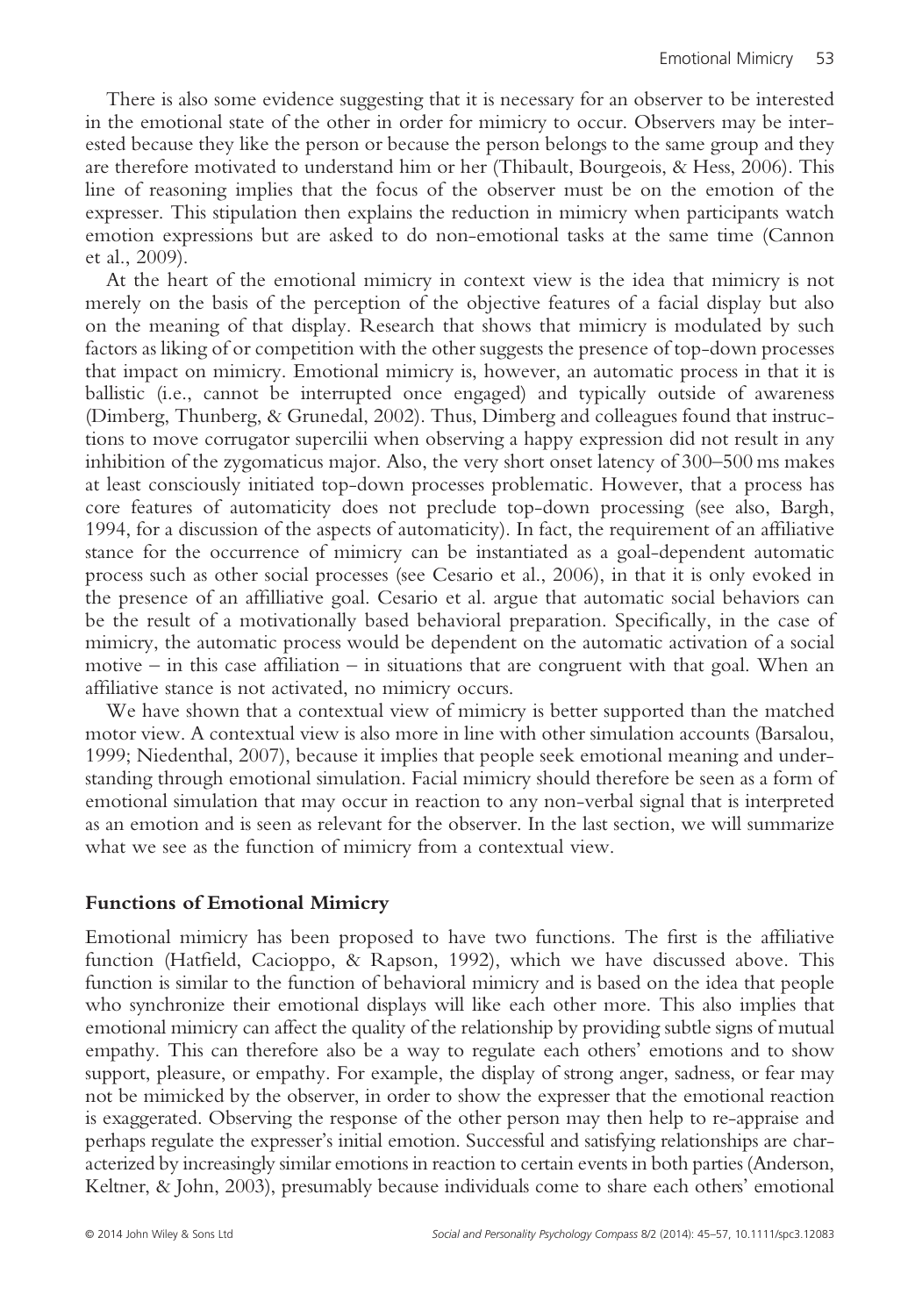perspective and to thus appraise the emotional situation in the same way. At the micro-level, emotional mimicry may help to establish such emotional convergence, for example, through social appraisals (Manstead & Fischer, 2001).

A second function that has also been proposed for emotional mimicry is understanding others' emotions. Although emotion understanding can have different meanings, varying from empathy and perspective taking to emotion recognition, most research has operationalized emotion understanding as the accurate recognition of others' emotions (see Hess & Fischer, 2013, for an overview). The basic assumption is that observers mimic emotion expressions, and these imitated expressions entrain a feedback process, which in turn elicits a corresponding emotional state in the observer. This similar emotional state then provides input (the specific form of this input differs between theories) that facilitates the emotion recognition process. The empirical evidence suggests that mimicry affects recognition accuracy and recognition speed for subtle, less intense emotion expressions, but that recognition of prototypical emotion displays is not affected when mimicry is blocked (see Hess & Fischer, 2013, for an overview). In other words, mimicry does not seem to be required for the identification of discrete emotions from prototypical facial expressions. It may, however, contribute to more subtle understanding (see Hess & Fischer, 2013) or indirectly, by making the expresser feel better understood and more accepted (Yabar & Hess, 2007) and thereby fostering self-disclosure on the part of the expresser.

# Conclusion

In order to study the nature and functions of emotional mimicry, we need to examine emotional mimicry in dynamic social interactions, where we can study the effects of emotional mimicry on the original expresser. Only by studying facial reactions to the emotional facial expressions of others in context, can we properly disentangle mimicry from other dyadic phenomena and fully understand its nature and function. Furthermore, most research on mimicry has considered the process as a 'one shot deal', that is, only the reaction of an observer to an expression is assessed, not the dynamic unfolding of an interaction, where both interaction partners mimic each other and where mimicry can in fact function as a social regulator. Such research is complex, but with the advent of computerized social agents that can mimic (Niewiadomski, Prepin, Bevacqua, Ochs, & Pelachaud, 2010; Ochs, Pelachaud, & Sadek, 2008), such research becomes feasible and should be considered as a future avenue.

One limitation of this review is the focus on facial mimicry. This is due to the curious fact that even though emotions can be transmitted through many channels, the focus of the majority of emotion researchers has been traditionally on the face. Thus, with very few exceptions, the research on emotional mimicry has been restricted to facial reactions. The paper of emotional mimicry in other channels is another issue that future research should consider.

In sum, emotional mimicry has relational implications: emotionally mimicking others can create social warmth but also social coolness when people do not mimic the other. Emotional mimicry is a function of interaction goals, and a change of those goals, whether conscious or automatic, has an effect on whether people mimic others' emotions or react to them.

## Short Biographies

Ursula Hess is a professor of Social and Organizational Psychology at the Humboldt University, Berlin. She has completed her PhD at Dartmouth College. Her research focuses on the communication of emotions; in particular, on the social factors that influence this process such as gender and intergroup relations. She has published over 100 chapters and articles in leading journals in the field.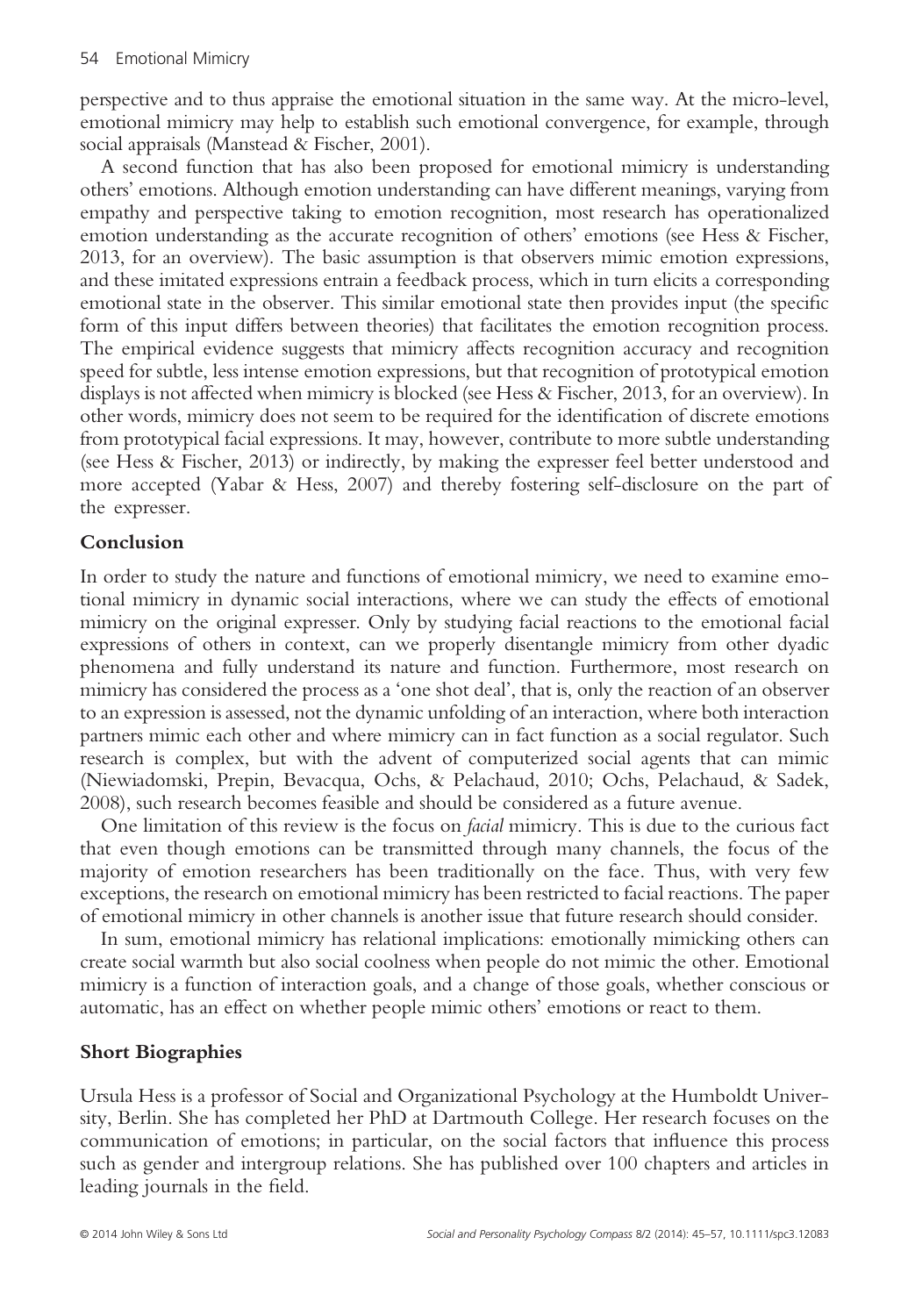Prof. Dr. Agneta Fischer is currently a professor in Emotions and Affective Processes in the Social Psychology Group of the University of Amsterdam. She has been the president of the International Society of Research on Emotion (ISRE, 2004–2009), and she is a steering member of the social network of CERE (Consortium of Emotion Researchers in Europe). Her broad research interest is emotions in social contexts, more specifically, she has published on interpreting facial expressions of emotion, emotional mimicry, culture and gender differences in emotions, embodiment, and the social functions of anger and contempt.

#### Note

\* Correspondence: Department of Psychology, Humboldt University, Berlin. Email: Ursula.Hess@hu-berlin.de

#### References

- Anderson, C., Keltner, D., & John, O. P. (2003). Emotional convergence between people over time. Journal of Personality and Social Psychology, 84, 1054-1068.
- Bargh, J. A. (1994). The four horsemen of automaticity: Intention, awareness, efficiency, and control as separate issues. Handbook of social cognition, 1, 1–40.
- Barresi, J., & Moore, C. (1996). Intentional relations and social understanding. Behavioral and Brain Sciences, 19, 107-122. doi: 10.1017/S0140525X00041790
- Barsalou, L. W. (1999). Perceptual symbol systems. Behavioral and Brain Sciences, 22, 577-660.
- Bavelas, J. B., Black, A., Lemery, C. R., & Mullett, J. (1986). "I show how you feel": Motor mimicry as a communicative act. Journal of Personality and Social Psychology, 50, 322–329.
- Bernieri, F. J., & Rosenthal, R. (1991). Interpersonal coordination: Behavior matching and interactional synchrony. In R. S. Feldman & B. Rimé (Eds.), Fundamentals of Nonverbal Behavior (pp. 401–432). Cambridge: Cambridge University Press.
- Blaison, C., Hareli, S., Strauss, C., & Hess, U. (2012). Imitating eyes: Mimicry of emotions shown in the eyes. Paper presented at the CERE 2012, Canterbury, Kent, UK, May 2–5.
- Bourgeois, P., & Hess, U. (2008). The impact of social context on mimicry. Biological Psychology, 77, 343–352.
- Cannon, P., Hayes, A., & Tipper, S. (2009). An electromyographic investigation of the impact of task relevance on facial mimicry. Cognition & Emotion, 23, 918 -929.
- Chartrand, T. L., & Bargh, J. A. (1999). The chameleon effect: The perception-behavior link and social interaction. Journal of Personality and Social Psychology, 76, 893-910.
- Cesario, J., Plaks, J. E., & Higgins, E. T. (2006). Automatic social behavior as motivated preparation to interact. Journal of Personality and Social Psychology, 90, 893-910.
- Chartrand, T. L., Maddux, W. W., & Lakin, J. L. (2005). Beyond the perception-behavior link: The ubiquitous utility and motivational moderators of nonconscious mimicry. In R. R. Hassin, J. S. Uleman & J. A. Bargh (Eds.), The New Unconscious (pp. 334–361). New York, NY: Oxford University Press.
- de Gelder, B. (2009). Why bodies? Twelve reasons for including bodily expressions in affective neuroscience. Philosophical Transactions of the Royal Society London B, 364, 3475–3484.
- de Waal, F. B. M. (2008). Putting the altruism back into altruism: The evolution of empathy. Annual Review of Psychology, 59, 279–300.
- Decety, J. (2004). The functional architecture of human empathy. Behavioral and Cognitive Neuroscience Reviews, 3, 71–100. doi: 10.1177/1534582304267187
- Decety, J., & Jackson, P. L. (2006). A social-neuroscience perspective on empathy. Current Directions in Psychological Science, **15**, 54-58.
- Dimberg, U. (1982). Facial reactions to facial expressions. Psychophysiology, 19(6), 643–647.
- Dimberg, U., & Thunberg, M. (1998). Rapid facial reactions to emotional facial expressions. Scandinavian journal of psychology, 39, 39–45.
- Dimberg, U., Thunberg, M., & Grunedal, S. (2002). Facial reactions to emotional stimuli: Automatically controlled emotional responses. Cognition and Emotion, 16, 449–472.
- Fischer, A. H., Becker, D., & Veenstra, L. (2012). The social regulation of mimicry: The case of disgust and pride. Manuscript in preparation.
- Fischer, A. H., Eagly, A. H., & Oosterwijk, S. (2013). The meaning of tears: Which sex seems emotional depends on the social context. Manuscript submitted for publication.
- Fridlund, A. J. (1991). The sociality of solitary smiling: Potentiation by an implicit audience. Journal of Personality and Social Psychology, 60, 229-240.
- Frijda, N. H. (1986). The emotions. Cambridge: Cambridge University Press.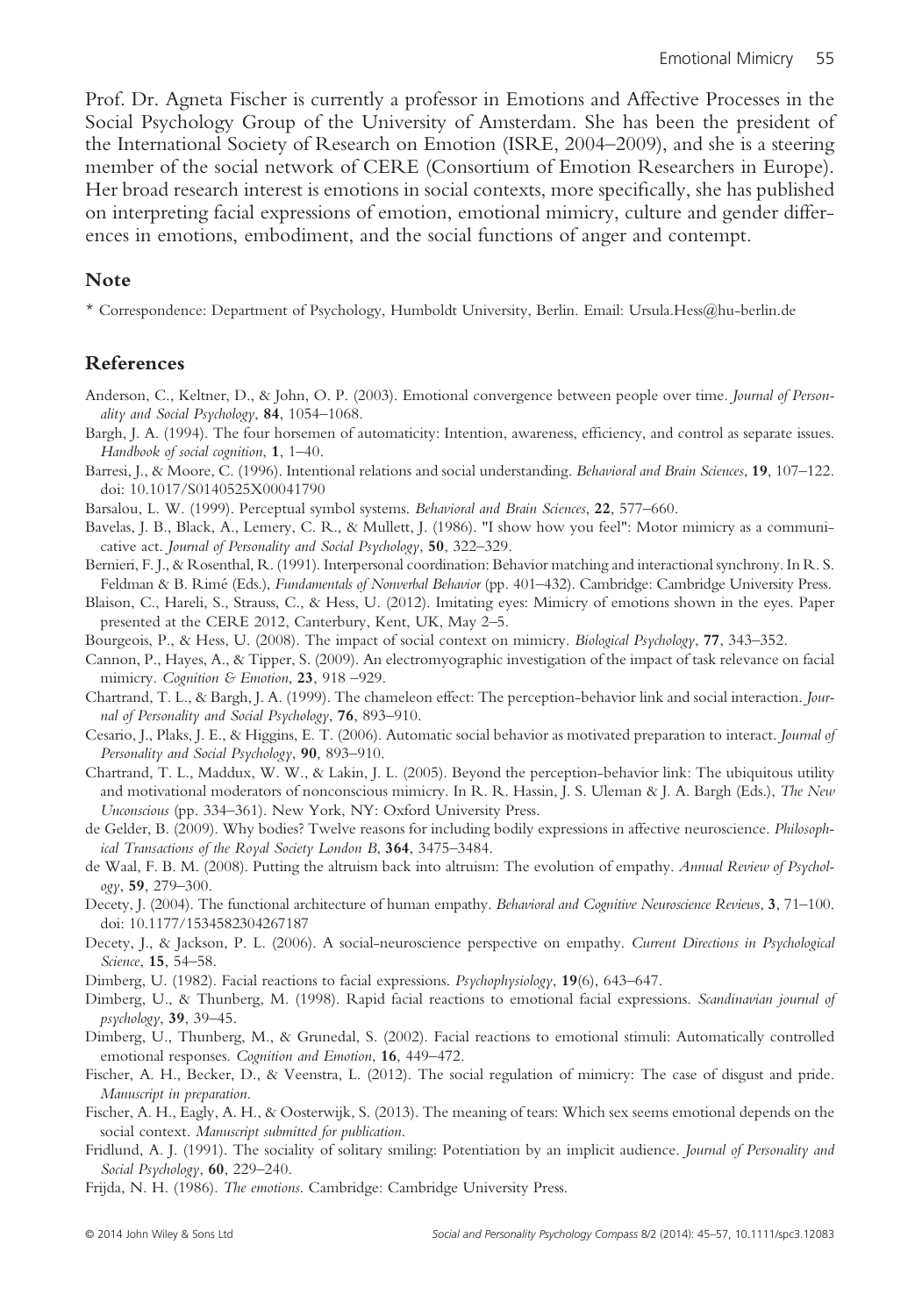- Gallese, V., & Goldman, A. (1998). Mirror neurons and the simulation theory of mind-reading. Trends in Cognitive Sciences, 2, 493–501.
- Goldman, A., & Sripada, C. S. (2005). Simulationist models of face-based emotion recognition. Cognition, 94, 193–213.
- Hatfield, E., Cacioppo, J. T., & Rapson, R. L. (1992). Primitive emotional contagion. Emotion and Social Behavior (pp. 151–177). Thousand Oaks, CA, US: Sage Publications, Inc.
- Hawk, S. T., Fischer, A. H., & Van Kleef, G. A. (2012). Face the noise: Embodied responses to nonverbal vocalizations of discrete emotions. Journal of Personality and Social Psychology, 102, 796–814.
- Herrera, P., Bourgois, P., & Hess, U. (1998, September  $23 27$ ). Counter mimicry effects as a function of racial attitudes. Paper presented at the 38<sup>th</sup> Annual Meeting of the Society for Psychophysiological Research, Denver, CO,.
- Hess, U., Blairy, S., & Kleck, R. E. (2000). The influence of expression intensity, gender, and ethnicity on judgments of dominance and affiliation. Journal of Nonverbal Behavior, 24, 265–283.
- Hess, U., & Fischer, A. (2013). Emotional mimicry as social regulation. Personality and Social Psychology Review, 17, 142–157.
- Hess, U., Herrera, P., Bourgeois, P., & Blairy, S. (1997). Do people mimic what they see or what they know? Facial mimicry revisited. Paper presented at the 37th Annual Meeting of the Society for Psychophysiological Research, Cape Cod, MA, October, 15th-19th.
- Hess, U., Houde, S., & Fischer, A. (forthcoming). Do we mimic what we see or what we know? In C. von Scheve & M. Salmela (Eds.), Collective Emotions. Oxford, UK: Oxford University Press.
- Hess, U., Kappas, A., & Banse, R. (1995). The intensity of facial expressions is determined by underlying affective state and social situation. Journal of Personality and Social Psychology, 69, 280–288.
- Hess, U., Philippot, P., & Blairy, S. (1998). Facial reactions to emotional facial expressions: Affect or cognition? Cognition and Emotion, 12, 509–532.
- Hess, U., Philippot, P., & Blairy, S. (1999). Mimicry: Facts and fiction. In P. Philippot & R. S. Feldman (Eds.), The Social Context of Nonverbal Behavior. Studies in Emotion and Social Interaction. (pp. 213–241). Cambridge, UK: Cambridge University Press.
- Heyes, C. (2011). Automatic imitation. Psychological Bulletin, 137(3), 463–483. doi: 10.1037/a0022288
- Hinsz, V. B., & Tomhave, J. A. (1991). Smile and (Half) the world smiles with you, frown and you frown alone. Personality and Social Psychology Bulletin, 17, 586–592.
- Hutchings, P. B., & Haddock, G. (2008). Look Black in anger: The role of implicit prejudice in the categorization and perceived emotional intensity of racially ambiguous faces. Journal of Experimental Social Psychology, 44, 1418-1420.
- Jakobs, E., Fischer, A. H., & Manstead, A. S. R. (1997). Emotional experience as a function of social context: The role of the other. Journal of Nonverbal Behavior, 21(2), 103–130.
- Jakobs, E., Manstead, A. S. R., & Fischer, A. H. (2001). Social context effects on facial activity in a negative emotional setting. Emotion, 1, 51-69.
- Knutson, B. (1996). Facial expressions of emotion influence interpersonal trait inferences. Journal of Nonverbal Behavior, 20, 165–182.
- Lakin, J. L., & Chartrand, T. L. (2003). Using nonconscious behavioral mimicry to create affiliation and rapport. Psychological Science, 14, 334–339.
- Lakin, J. L., Jefferis, V. E., Cheng, C. M., & Chartrand, T. L. (2003). The Chameleon Effect as social glue: Evidence for the evolutionary significance of nonconscious mimicry. Journal of Nonverbal Behavior, 27, 145–162.
- Lamm, C., Porges, E. C., Cacioppo, J. T., & Decety, J. (2008). Perspective taking is associated with specific facial responses during empathy for pain. Brain Research, 1227, 153–161.
- Lanzetta, J. T., & Englis, B. G. (1989). Expectations of cooperation and competition and their effects on observers' vicarious emotional responses. Journal of Personality and Social Psychology, 56, 543–554.
- Larsen, J. T., Norris, C. J., & Cacioppo, J. T. (2003). Effects of positive and negative affect on electromyographic activity over zygomaticus major and corrugator supercilii. Psychophysiology, 40, 776–785.
- Likowski, K. U., Mühlberger, A., Seibt, B., Pauli, P., & Weyers, P. (2008). Modulation of facial mimicry by attitudes. Journal of Experimental Social Psychology, 44, 1065–1072.
- Lundqvist, L. O. (1995). Facial EMG reactions to facial expressions: A case of facial emotional contagion? Scandinavian Journal of Psychology, Junl 36(2), 130-141.
- Magnée, M. J. C. M., Stekelenburg, J. J., Kemner, C., & de Gelder, B. (2007). Similar facial electromyographic responses to faces, voices, and body expressions. Neuroreport: For Rapid Communication of Neuroscience Research, 18, 369–372.
- Manstead, A. S. R., & Fischer, A. H. (2001). Social appraisal: The social world as object of and influence on appraisal processes. In K. R. Scherer, A. Schorr & T. Johnstone (Eds.), Appraisal Processes in Emotion: Theory, Methods, Research (pp. 221–232). New York, NY: Oxford University Press.
- Maurice, J. C. M., Magnée, M. J. C. M., De Gelder, B., Van Engeland, H., & Kemner, C. (2007). Facial electromyographic responses to emotional information from faces and voices in individuals with pervasive developmental disorder. Journal of Child Psychology and Psychiatry, 48, 1122–1130.
- Moody, E. J., McIntosh, D. N., Mann, L. J., & Weisser, K. R. (2007). More than mere mimicry? The influence of emotion on rapid facial reactions to faces. Emotion, 7, 447– 457.